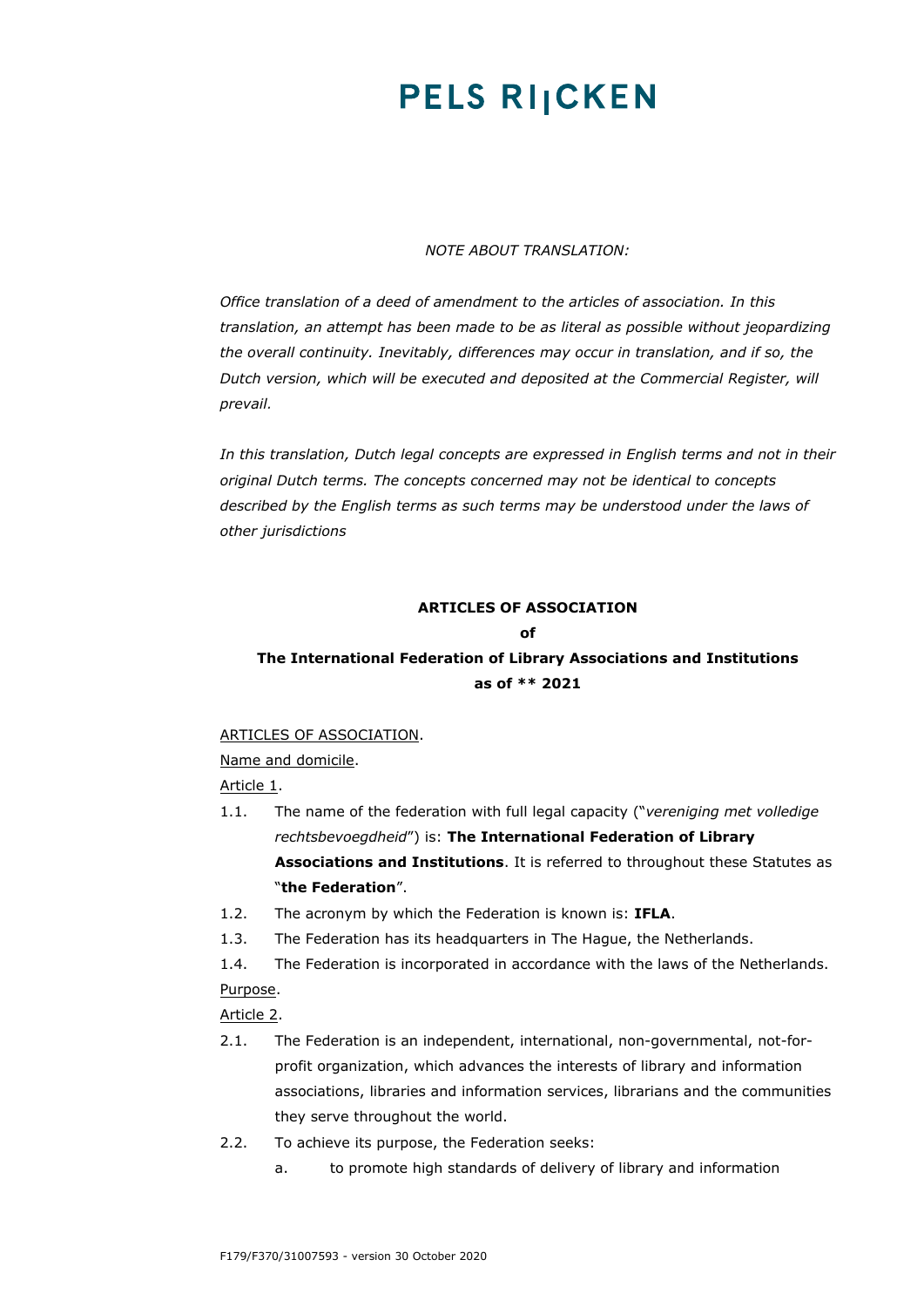# services and professional practice, as well as the accessibility, protection, and preservation of documentary cultural heritage. This is done through the enhancement of professional education, the development of professional standards, the dissemination of best practice and the advancement of relevant scientific and professional knowledge;

- b. to encourage widespread understanding of the value and importance of high quality library and information services in the public, private and voluntary sectors;
- c. to represent the interests of its Members throughout the world.
- 2.3. In pursuing its purpose, the Federation shall seek to demonstrate the following core values:
	- a. the endorsement of the principles of freedom of access to information, ideas and works of imagination and freedom of expression embodied in Article 19 of the Universal Declaration of Human Rights;
	- b. the belief that people, communities and organizations need universal and equitable access to information, ideas and works of imagination for their social, educational, cultural, democratic and economic well-being;
	- c. conviction that delivery of high quality library and information services help guarantee that access;
	- d. the commitment to promote and value diversity and inclusion, notably as regards age, citizenship, disability, ethnicity, gender-identity, geographical location, language, political philosophy, race, religious beliefs, sex, sexual orientation or socio-economic status, and actively pursue relevant policies and practices.
- 2.4. As an international professional organization, the Federation shall not participate or intervene in any way, including the publication or distribution of statements, in political campaigns on behalf of, or in opposition to, any candidate for public office.

### Financial year.

## Article 3.

The financial year of the Federation is the calendar year from one January up to and including the thirty-first day of December in each year.

## Membership.

## Article 4.

4.1. The Governing Board shall admit the members of the Federation. Members may only be associations, institutions and individuals as mentioned in Article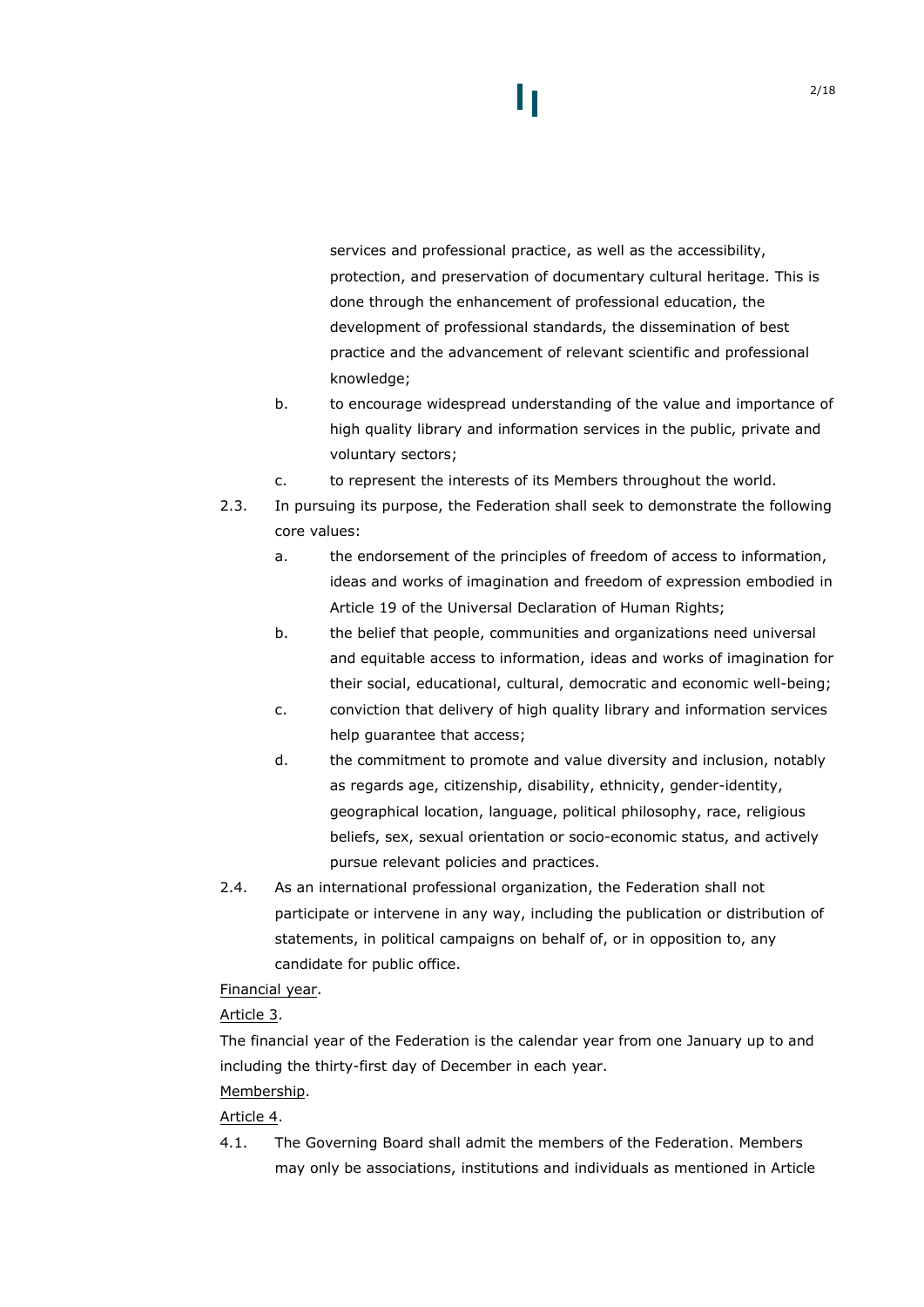[4.2,](#page-2-0) that endorse the purposes of the Federation and undertake to comply with these Statutes.

- <span id="page-2-0"></span>4.2. The Federation has the following categories of members:
	- a. National Association Members

Associations of librarians and information professionals and associations of other organizations concerned with the delivery of information services, whose memberships are national in character and whose purposes are in accordance with those of the Federation may be admitted as National Association Members.

In countries where there is no library and information association, but where the interests of the library and information community are represented by a single body, this body may be admitted as a National Association Member.

b. International Association Members

International associations of librarians, libraries and library and information services whose purposes are in accordance with those of the Federation may be admitted as International Association Members.

- c. Other Association Members Associations of librarians and information professionals whose purposes are in accordance with those of the Federation but whose geographical remit is less than that of an independent state may be admitted as Other Association Members.
- d. Institutional Members

Libraries and information services in the public, private and voluntary sectors, departments of library and information studies and other organizations and agencies whose purposes are in accordance with the purposes of the Federation may be admitted as Institutional Members.

- e. Honorary Fellows Persons, including former Presidents of the Federation, who have given distinguished service in the profession of library and information service, or who have made an outstanding contribution to the work of the Federation, may be admitted as Honorary Fellows.
- 4.3. The members, meant in Article [4.2](#page-2-0), are all members of the Federation within the meaning of the Dutch Civil Code and are referred to throughout these Statutes as "Member" or "Members".
- 4.4. Membership is not transferable.
- 4.5. The members of Members and the employees and associates of Institutional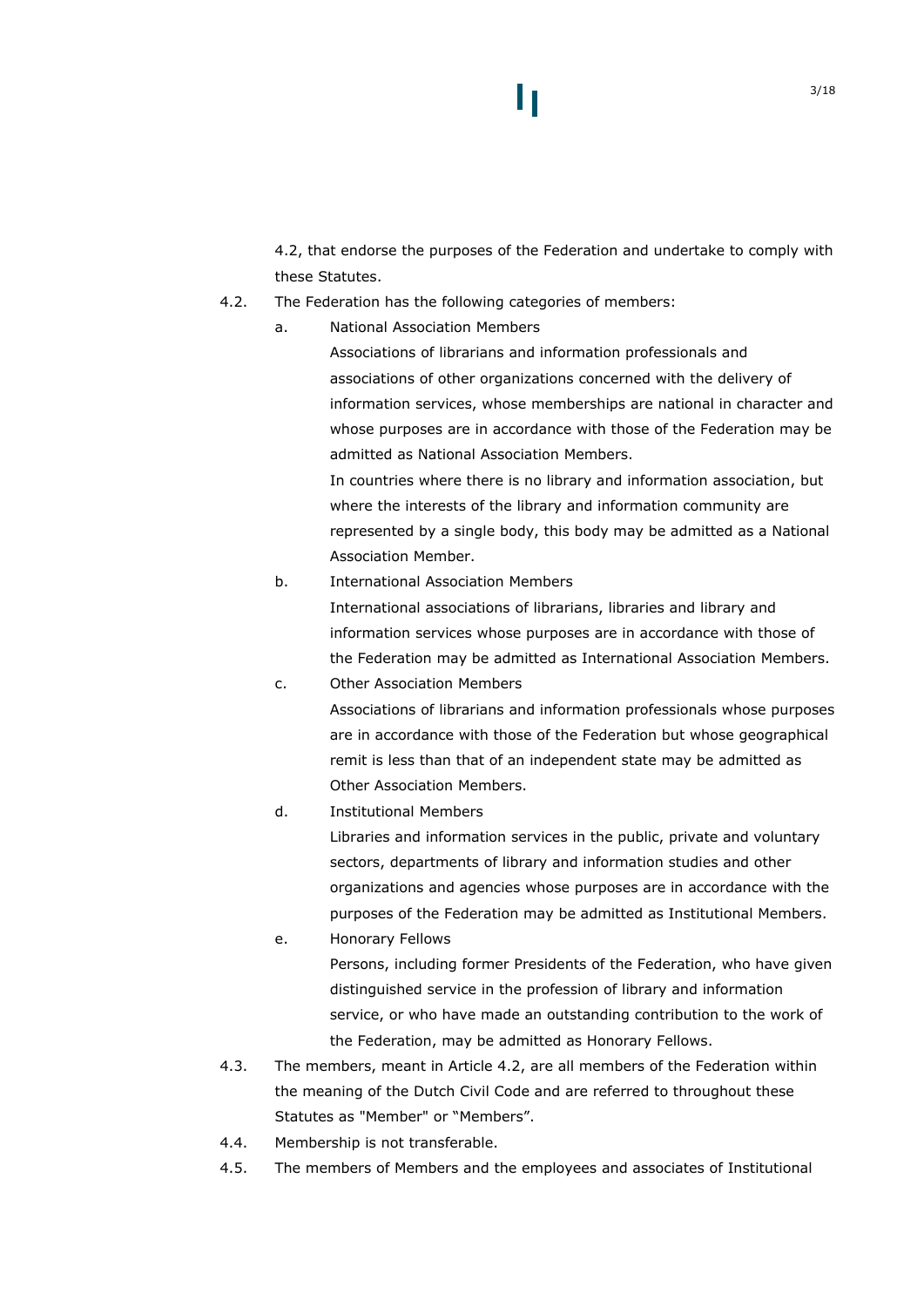Members shall have the right to participate in the work of the Federation and to serve as members of all the units of the Federation.

H

4.6. An association or institution that is refused membership does not have the right of appeal to the General Assembly.

Termination of membership; suspension of rights.

### Article 5.

- 5.1. Membership of the Federation may be terminated by death, dissolution, resignation, exclusion or expulsion.
- 5.2. A Member may resign at any time by giving written notice to the Secretary General. Unless otherwise determined by the Governing Board, the resignation shall take effect at the end of the financial year. Membership may however be terminated with immediate effect if the Member in question can no longer reasonably be required to remain in membership. A Member may give notice to terminate the membership with immediate effect within one month of having been informed that a resolution has been adopted to change the legal entity or form of the Federation, to merge it with another body, or to split it up. The amendment of financial rights and obligations shall not entitle a Member to give notice to terminate the membership with immediate effect.
- 5.3. The Governing Board may exclude a Member:
	- a. if the Member in question ceases to meet the qualifications for membership as laid down in these Statutes;
	- b. if the Member in question fails to meet and comply with its obligations in respect of the Federation, or
	- c. if the Federation cannot reasonably be required to allow the membership in question to continue.

A simple majority of the votes cast shall be required for the decision to exclude a Member.

The Governing Board may expel a Member if that Member has acted contrary to the Statutes or the Rules of Procedure, or should the Federation have been unreasonably disadvantaged by the Member in question. A two-thirds majority of the votes cast shall be required for the decision to expel a Member.

A Member that has been expelled by decision of the Governing Board shall receive a notice in writing from the Secretary General specifying the grounds upon which the decision was made.

The Member may appeal against the expulsion. Any such appeal shall be made to the Secretary General within one month of receiving the notification of expulsion. The Secretary General shall convey the appeal to a standing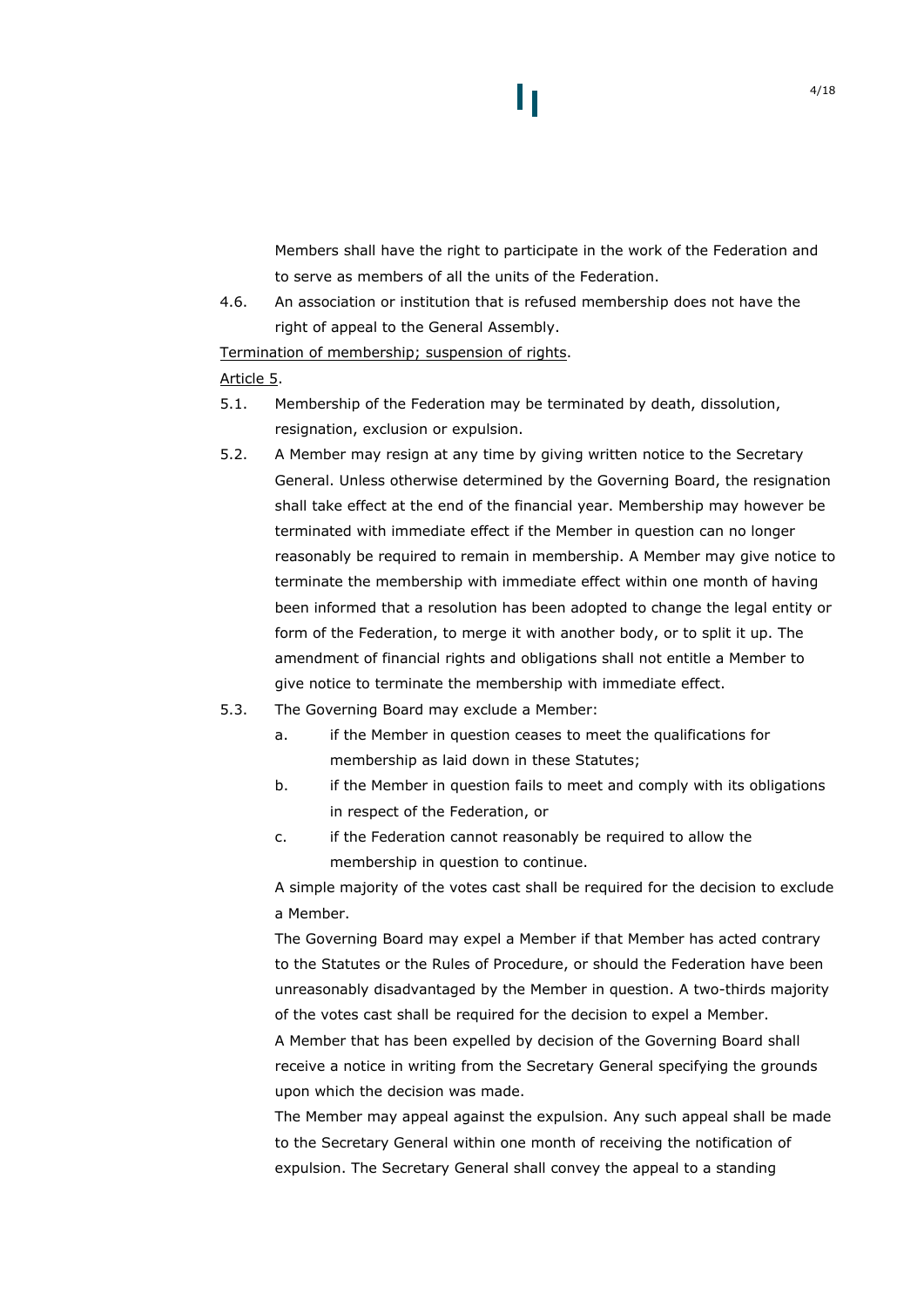# H

Appeals Panel. The standing Appeals Panel shall make the final decision on the expulsion. For the period during which any appeal is underway and pending the appeal, the Member in question shall be suspended. The Rules of Procedure give rules for the composition and functioning of the standing Appeals Panel.

- 5.4. A Member that has resigned or been excluded or expelled shall be liable to pay any arrears in fees and the fees for the full financial year in which resignation, exclusion or expulsion takes place, unless the Governing Board determines otherwise.
- 5.5. A Member that is in arrears with its financial obligations to the Federation for a period as set out in the Rules of Procedure may be suspended by the Secretary General for the period and under the conditions and restrictions that are set out in the Rules of Procedure. If a Member has been suspended in accordance with the preceding sentence, this Member shall not be entitled to exercise any rights or to receive any of the Federation's services, unless the Governing Board makes an exception.

### Affiliate and consultative status.

Article 6.

- 6.1. The Governing Board may give affiliate status to individuals, institutions and organizations that support the purposes of the Federation.
- 6.2. The Governing Board may give consultative status to international or multinational organizations in allied fields of interest, with which the Federation wishes to establish relationships in order to further the purposes of the Federation.
- 6.3. Affiliates and organizations with consultative status may participate in the activities of the Federation as specified in the Rules of Procedure. They may attend and speak at General Assemblies, but not vote.
- 6.4. Further rules concerning the affiliate and consultative status may be laid down in the Rules of Procedure.

Membership fees and finances.

Article 7.

- 7.1. Every Member, except for the Honorary Fellows, must pay an annual membership fee in accordance with a schedule of fees determined by the General Assembly.
- <span id="page-4-0"></span>7.2. The income or assets of the Federation shall not be distributed to, or applied to the benefit of, any private person or non-charitable organization other than:
	- a. in the conduct of the charitable, scientific or educational activities that are necessary to pursue the purposes of the Federation;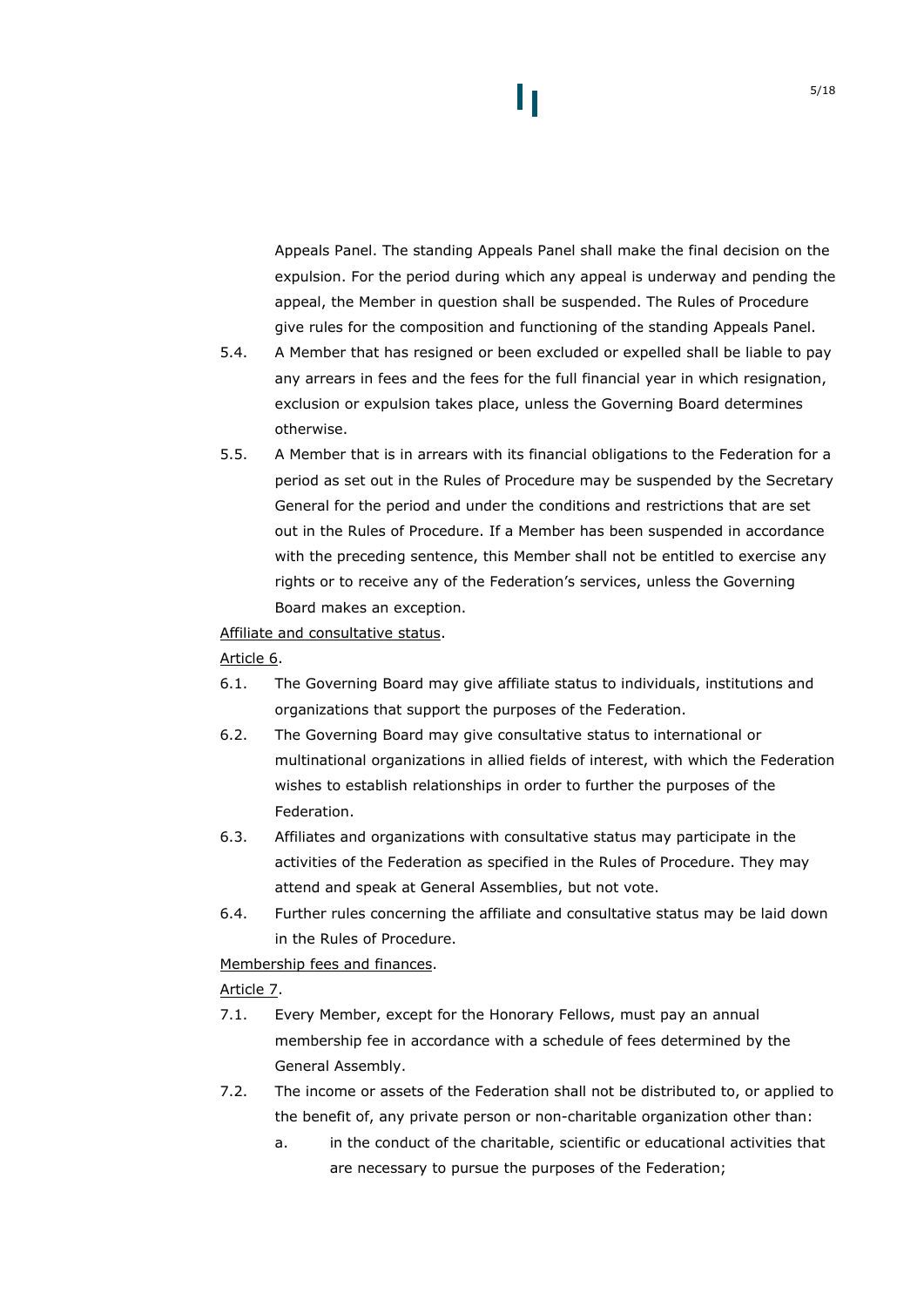- b. as payment of reasonable compensation for services rendered, including reimbursement of costs incurred;
- c. as payment of the fair market value of property or goods purchased by the Federation.
- 7.3. The Governing Board is obliged to keep records of the financial position of the Federation and of everything concerning the activities of the Federation, in accordance with the requirements arising from these activities, and to keep the books, documents and other data carriers in such a way that the rights and obligations of the Federation can be known from them at any time.

### General assembly of members.

### Article 8.

- 8.1. The General Assembly is the highest governance level of the Federation and has the following key functions:
	- a. to determine the purposes and values of the Federation;
	- b. to amend the Statutes;
	- c. to determine the conditions of membership;
	- d. to receive and approve the annual financial report and accounts. All powers that are not assigned to others by these Statutes remain with the General Assembly.
- <span id="page-5-0"></span>8.2. Within six months of the end of the financial year, except where this period has been extended by a maximum of four months by the General Assembly, the Governing Board must present a report of the Governing Board at a General Assembly on the course of events within the Federation and the policy pursued.
- <span id="page-5-1"></span>8.3. The Governing Board must submit a hard copy of the balance sheet and the statement of income and expenditure, with explanatory notes, which shall have been audited by an auditor, together with a declaration by the auditor on the truth and fairness of the financial statements, to the General Assembly for approval. These documents must be (electronically) signed by all the members of the Governing Board; if any of their signatures is lacking, the reasons for this omission must be stated.

### General Assembly: convening.

### Article 9.

- 9.1. The Governing Board shall determine the date and place of any General Assembly.
- 9.2. Convening notices, together with the agenda, and if applicable the documents as referred to in Article [8.2](#page-5-0) and [8.3](#page-5-1) shall be sent by the Secretariat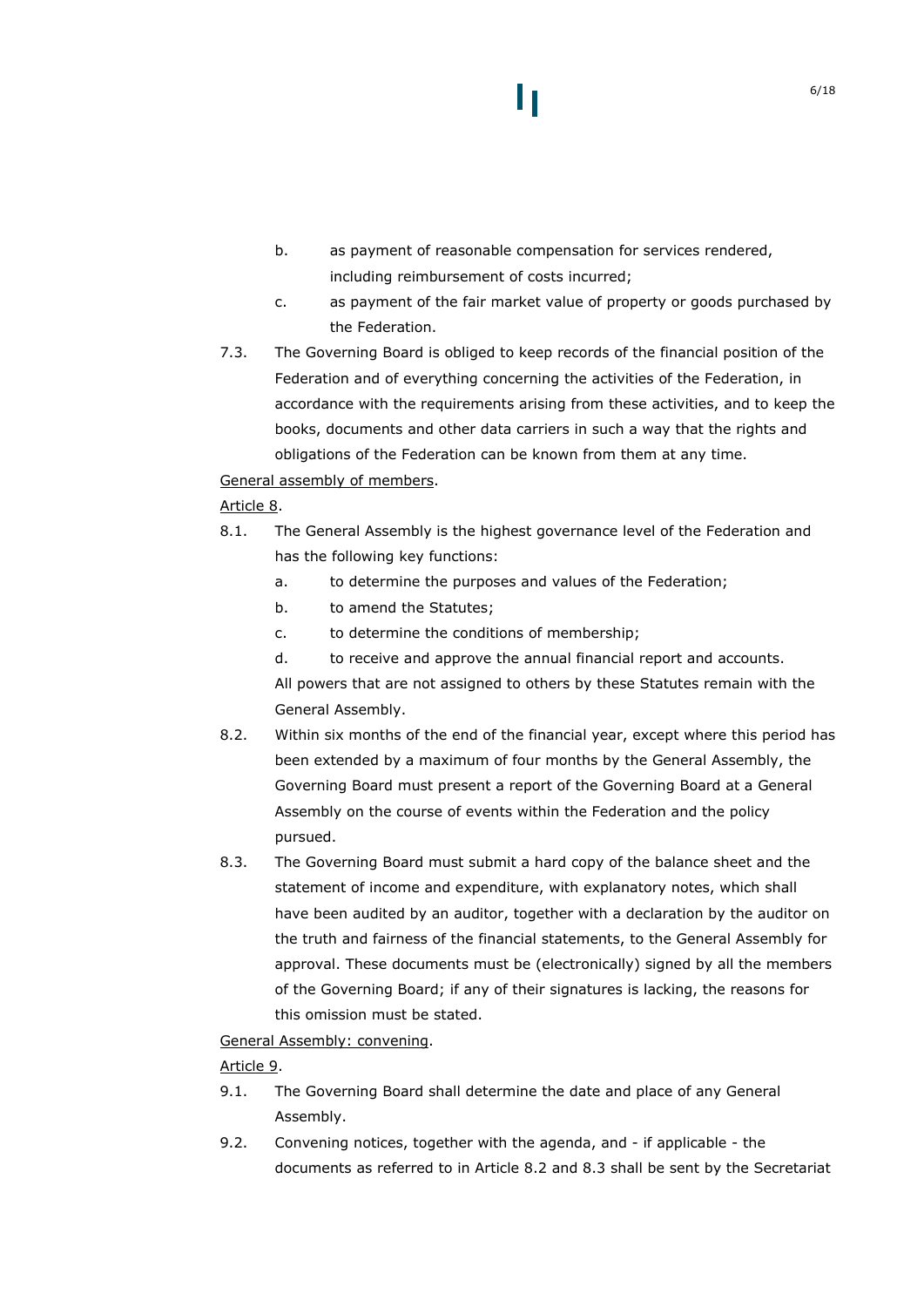## at least four weeks prior to the date of the meeting to all Members (the day of sending the convening notice is not included in these four weeks).

- 9.3. Items that the Members wish to propose for inclusion in the agenda must reach the Secretariat at least six weeks before the date of the meeting.
- 9.4. The business of the meeting shall normally be limited to those items appearing on the agenda issued with the convening notice for the meeting. Additional items of an exceptional and urgent character may be added at the discretion of the President or other person who is acting as the chair of the meeting, with the consent of the majority of the Members present or represented.
- 9.5. Upon receiving a written request by at least as many Members as shall be required to cast one tenth part of the votes of the full membership, the Governing Board shall convene an extraordinary General Assembly. Such an Assembly shall be held no later than four weeks after the date on which the request is received by the Secretariat. The Secretariat shall send convening notices to all Members entitled to attend, together with the agenda, at least two weeks prior to such an Assembly. Should no response have been given to the aforementioned request within fourteen days the Members submitting the request may themselves convene a meeting.

### General Assembly: attendance.

### Article 10.

- 10.1. Each Member be entitled to be represented at any General Assembly by one or more representatives. One such person shall be designated by the Member to exercise the right to vote.
- 10.2. Honorary fellows are entitled to be present and have the right to vote.
- 10.3. The Secretary General and officers of all units of the Federation, as determined by the Governing Board, shall be entitled to attend the General Assembly as observers, if they are not otherwise entitled to attend.
- 10.4. Unless otherwise determined by the General Assembly, the Secretary General shall invite the following individuals, associations and organizations to attend as observers or to be represented at General Assemblies:
	- a. members of the Governing Board if they are not otherwise entitled to attend;
	- b. individuals or organizations with affiliate status;
	- c. individuals or organizations with consultative status;
	- d. other individuals, associations and organizations in accordance with guidelines determined by the Governing Board.

General Assembly: conduct.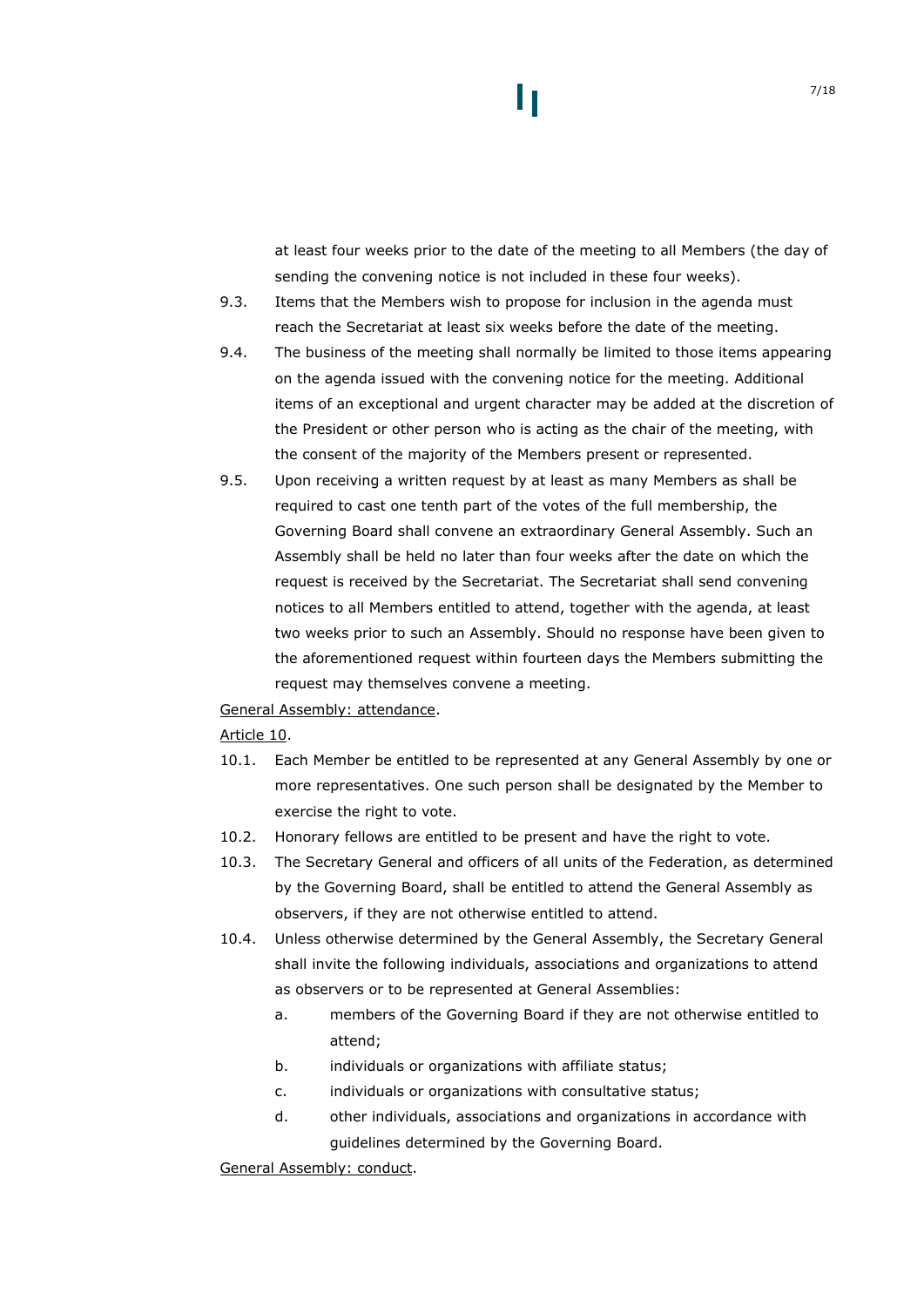### Article 11.

- 11.1. The President of the Federation shall chair the General Assembly. In the absence of the President, the President-elect shall chair the General Assembly. In the absence of the President-elect, the Treasurer or another member of the Governing Board shall chair the General Assembly.
- <span id="page-7-0"></span>11.2. A simple majority of National and International Association Members shall be present or be represented at the General Assembly to constitute a quorum. If a quorum is not present at a General Assembly, the announced business may be transacted subject to gaining a two-thirds majority of the votes cast at the General Assembly. Such business shall be implemented only if subsequently endorsed by a meeting of the Governing Board, provided that meeting has a quorum.
- 11.3. The Secretary General shall be the Secretary for the General Assembly.
- 11.4. The Secretary General shall ensure that a record of the business and decisions will be taken at the meeting and presented for approval to the next General Assembly.

General Assembly: voting.

### Article 12.

- 12.1. Each Member, who has not been suspended, shall have a minimum of one vote in the General Assembly and in written ballots.
- 12.2. The number of votes shall be in accordance with the following formula:
	- a. the votes of National Association Members are determined according to their operating expenditure:
		- if the operating expenditure is less than fifty-thousand Euros (€ 50.000,-) than the National Association Member has ten (10) votes;
		- if the operating expenditure is between fifty-thousand Euros ( $\epsilon$ 50.000,-) and four hundred ninety-nine thousand nine hundred ninety-nine Euros (€ 499.999,-) than the National Association Member has twenty (20) votes;
		- if the operating expenditure is between five hundred thousand Euros ( $\epsilon$  500.000,-) and two million nine hundred ninety-nine thousand nine hundred ninety-nine Euros (€ 2.999.999,-) than the National Association Member has thirty (30) votes;
		- if the operating expenditure is three million Euros (€ 3.000.000,-) or more than the National Association Member has forty (40) votes;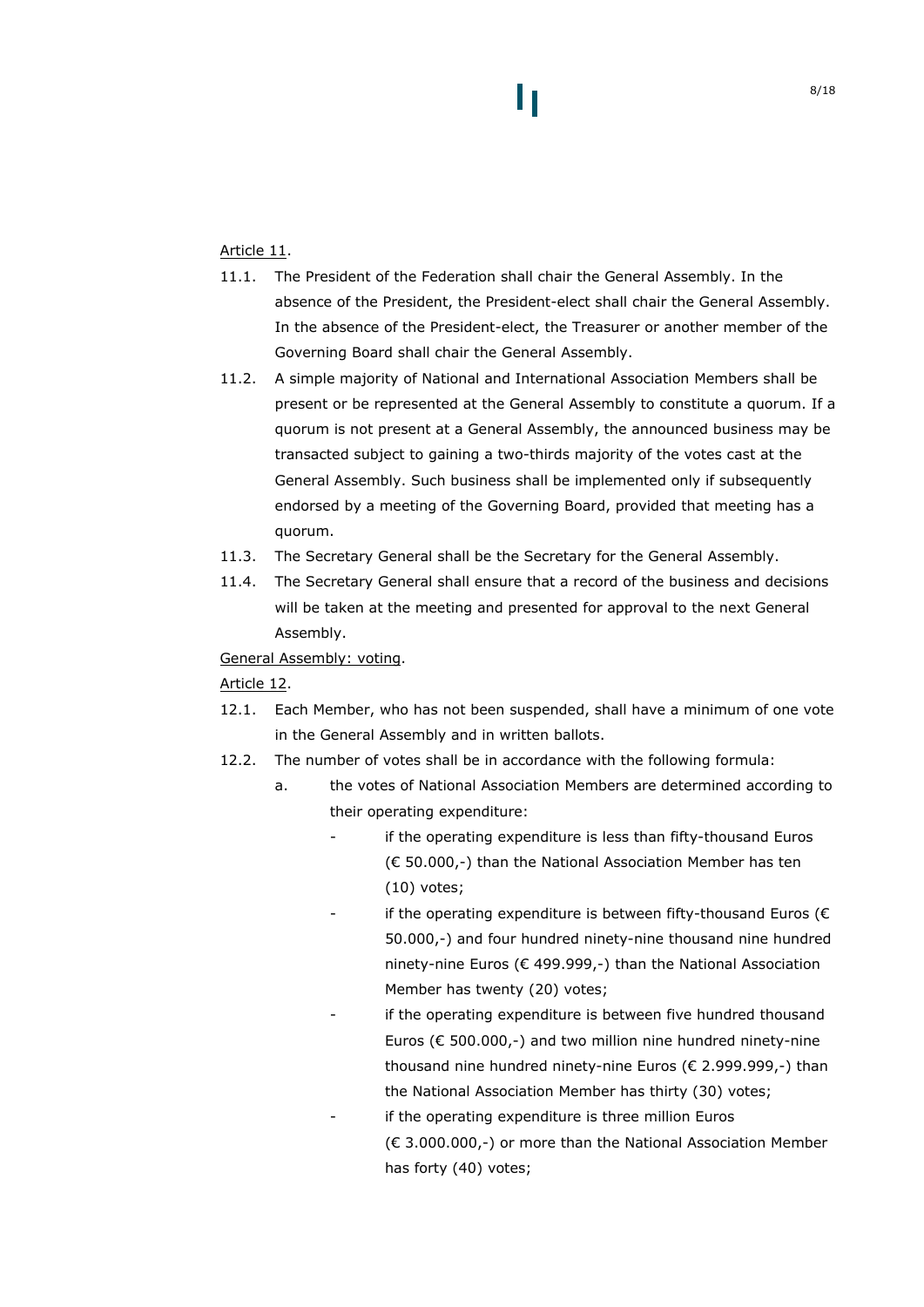- b. all International Association Members have five votes each;
- c. other Association Members have two votes each;
- d. all other Members, including Honorary Fellows, have one vote each.
- 12.3. Each Member may nominate another Member to exercise proxy votes on the Member's behalf at a General Assembly. These proxies must be received at least forty-eight (48) hours before the General Assembly. Such Members must notify the Secretary General of the appointment of a proxy holder in advance in writing or by electronic communication in accordance with requirements set out in the Rules of Procedure.
- 12.4. Votes in General Assemblies shall be cast in accordance with the provisions in the Statutes and the Rules of Procedure.
- 12.5. Except as otherwise determined in these Statutes, decisions shall be carried by a simple majority of the votes cast. Blank votes, abstentions and invalid votes are considered as not having been cast.
- 12.6. If a motion should receive an equality of votes for and against, the chair of the General Assembly shall have the deciding vote.
- 12.7. The allocation of votes as set out above also applies to the election of the members of the Governing Board.
- 12.8. If the Governing Board determines and confirms in the notice for a General Assembly, Members will be authorized to exercise their voting rights or the votes they cast on the basis of a proxy by (an)other Member(s) by means of an electronic means of communication, provided:
	- a. the conditions for the use of that means of communication such as the connection, the security and similar have been made public in the notice to the meeting;
	- b. a Member is able to be identified;
	- c. a Member is able to acquaint themselves with the discussions at the meeting, and
	- d. if this option has been opened, the Member is able to participate in the discussions.
- 12.9. If the Governing Board has agreed to exercise voting rights in the General Assembly by means of an electronic means of communication, votes can be cast electronically in a period not earlier than thirty days prior to the General Assembly, at an e-mail address, electronic voting platform or other means of electronic communication designated for that purpose. These votes shall have equal effect as votes cast in a General Assembly.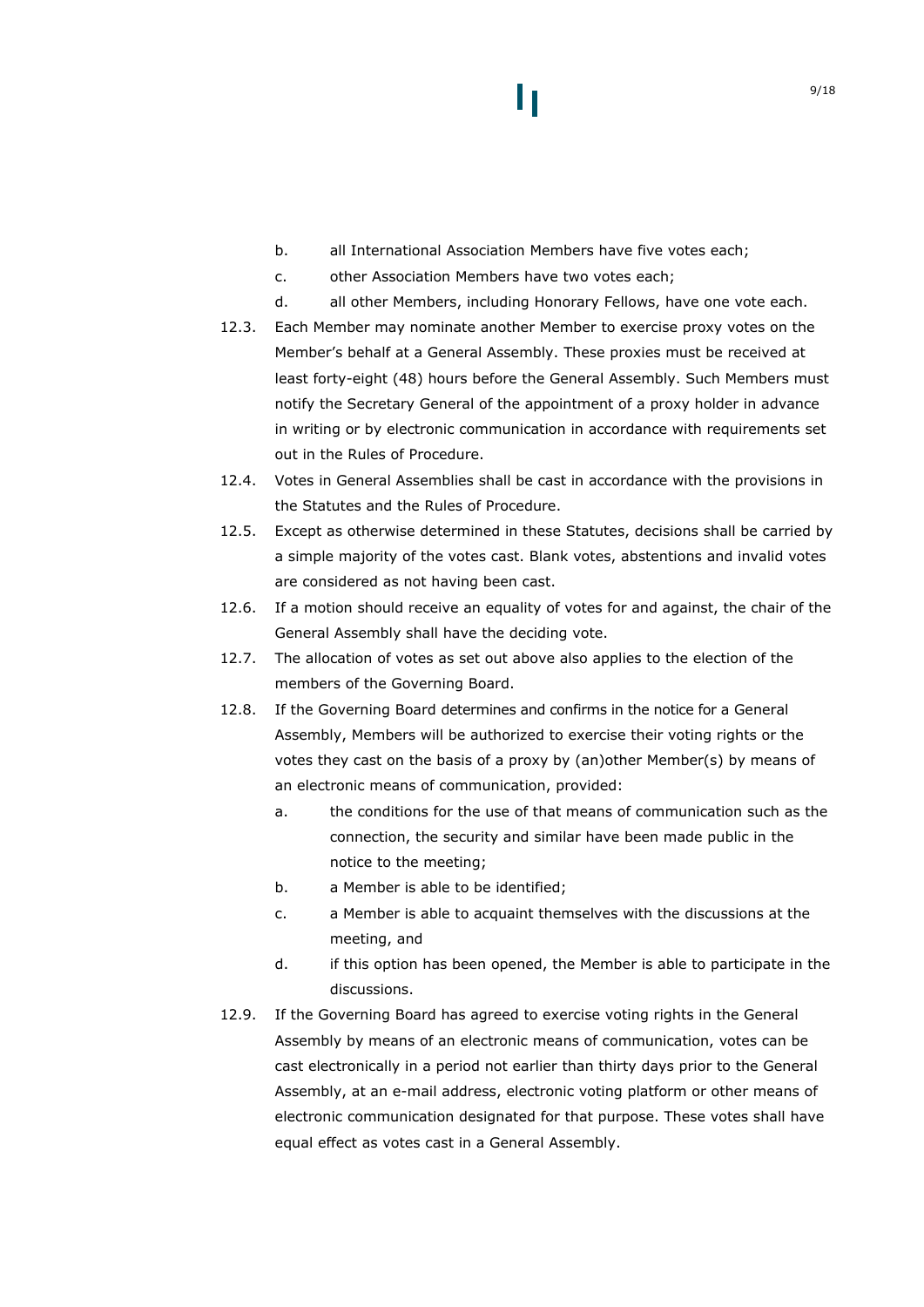12.10. The Chair's determination of the result of a vote is binding unless challenged immediately. In that event, a new vote shall be taken.

H

### Advisory referendum.

### Article 13.

- 13.1. The Governing Board may hold an advisory referendum in accordance with the provisions in the Statutes and the Rules of Procedure to determine the Members' views on issues of importance.
- 13.2. The outcome of such referendum shall be reported to the Members no later than at the next General Assembly.
- 13.3. Further rules concerning advisory referenda may be laid down in the Rules of Procedure.

### Governing Board: powers.

### Article 14.

- 14.1. Subject to the restrictions of the Articles, the Governing Board shall be responsible for the management of the Federation. In performing of their duties, the members of the Governing Board shall regard the interests of the Federation as a legal entity and as an organization. The Governing Board is responsible for governance, financial and professional matters, ensuring sustainability and developing and overseeing the strategic direction of the Federation. In performing their duties the Governing Board shall act in accordance with Federation's core values.
- <span id="page-9-0"></span>14.2. The Governing Board shall undertake activities and enterprises required to support and pursue the purposes and strategy of the Federation.
- 14.3. Without limiting the generality of Article [14.2](#page-9-0), the Governing Board shall:
	- develop strategic priorities and plans for the Federation, and monitor their progress;
	- adopt an annual budget for the Federation and appoint the auditor for the Federation's financial report;
	- admit, exclude and expel Members of the Federation;
	- appoint the Secretary General;
	- establish such sub-committees, working groups, and other meetings as it decides necessary to undertake its remit, role and powers;
	- establish, and may delegate under its responsibility some of its powers, to councils, advisory, professional and regional units, groups, committees, offices or other bodies as it decides necessary to support and pursue the purposes and strategy of the Federation;
	- develop and approve Rules of Procedure to provide for the detailed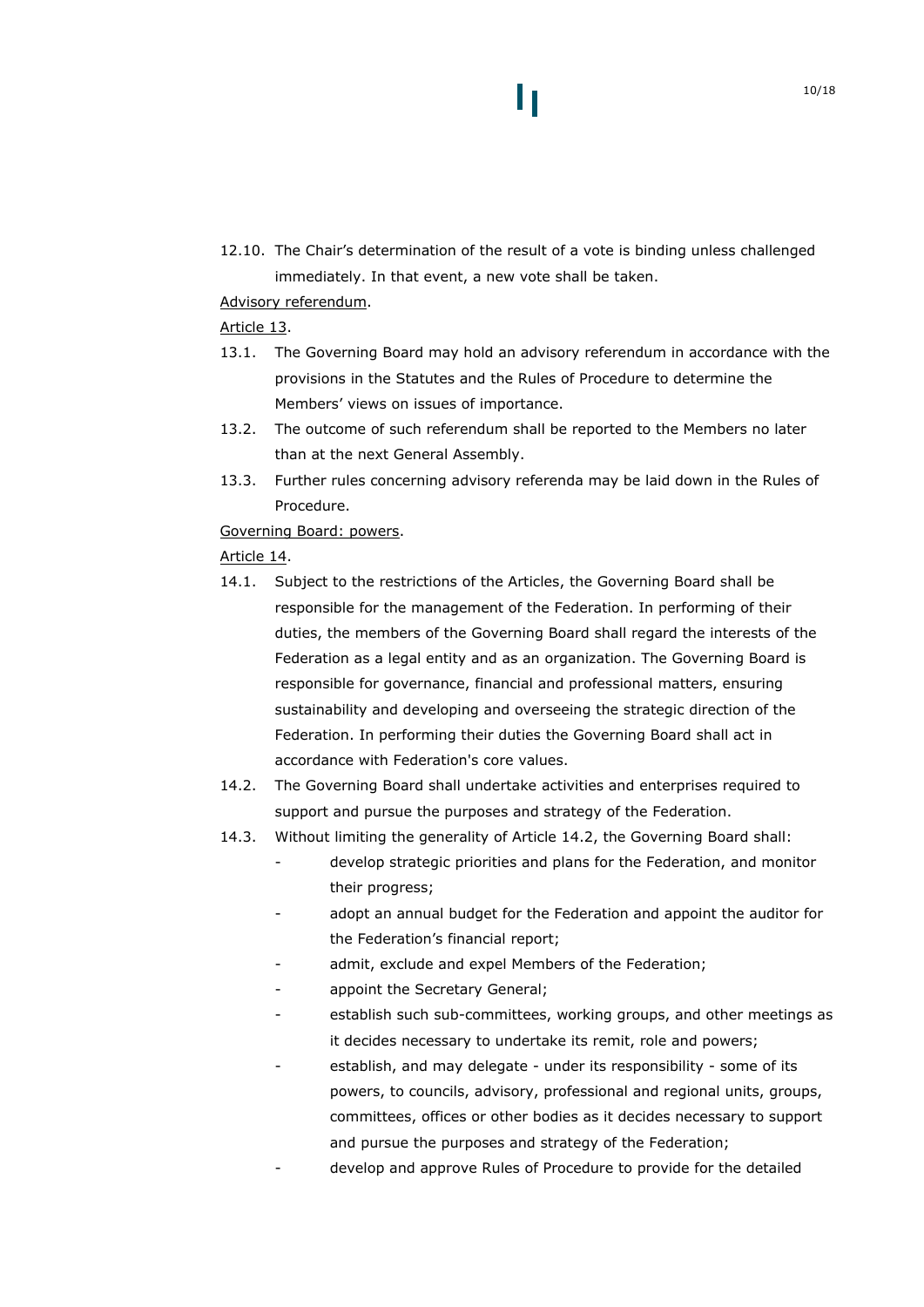operation of the Federation within the provisions of these Statutes.

- 14.4. The Governing Board has authority to resolve to enter into agreements to purchase, dispose of or encumber registered property or to enter into agreements by which the Federation commits itself as surety or joint and several debtor, warrants performance by a third party or undertakes to provide security for a debt of a third party.
- 14.5. The Governing Board may delegate some of its powers to one or several of its members or to the Secretary General. Such persons shall report to the Governing Board. The powers delegated remain vested in the Governing Board and the delegation may be revoked by it at any time.

Governing Board: election and term of office.

### Article 15.

- 15.1. The Governing Board shall consist of the President, the President-Elect, the Treasurer, the Chair of the Professional Council, the Chair of the Regional Council, the Chair of the professional unit that represents the interests of National Association Members and five other Governing Board members at large. Non-Members of the Federation may be elected as members of the Governing Board.
- 15.2. If the number of members of the Governing Board falls below eleven, the Governing Board will still be competent.
- 15.3. In the event of the prevention or permanent absence of one or more members of the Governing Board the remaining member(s) of the Governing Board shall be in charge of the entire management of the Federation; in the event of the prevention or permanent absence of all the members of the Governing Board the General Assembly shall appoint a person to be in that event temporarily in charge of the management of the Association.

Prevention in this paragraph means in any case the circumstances that

- a. the member of the Governing Board during a period in excess of fourteen days cannot be reached due to illness or any other cause; or
- b. the member of the Governing Board has been suspended.
- 15.4. The management of the Federation shall be directed by a chief executive officer who is known as the Secretary General. The Secretary General shall be the Secretary of the Governing Board but is not a member of the Governing Board.
- 15.5. The President shall be the President-elect of the previous term of the Governing Board. The President shall serve a single term of two years.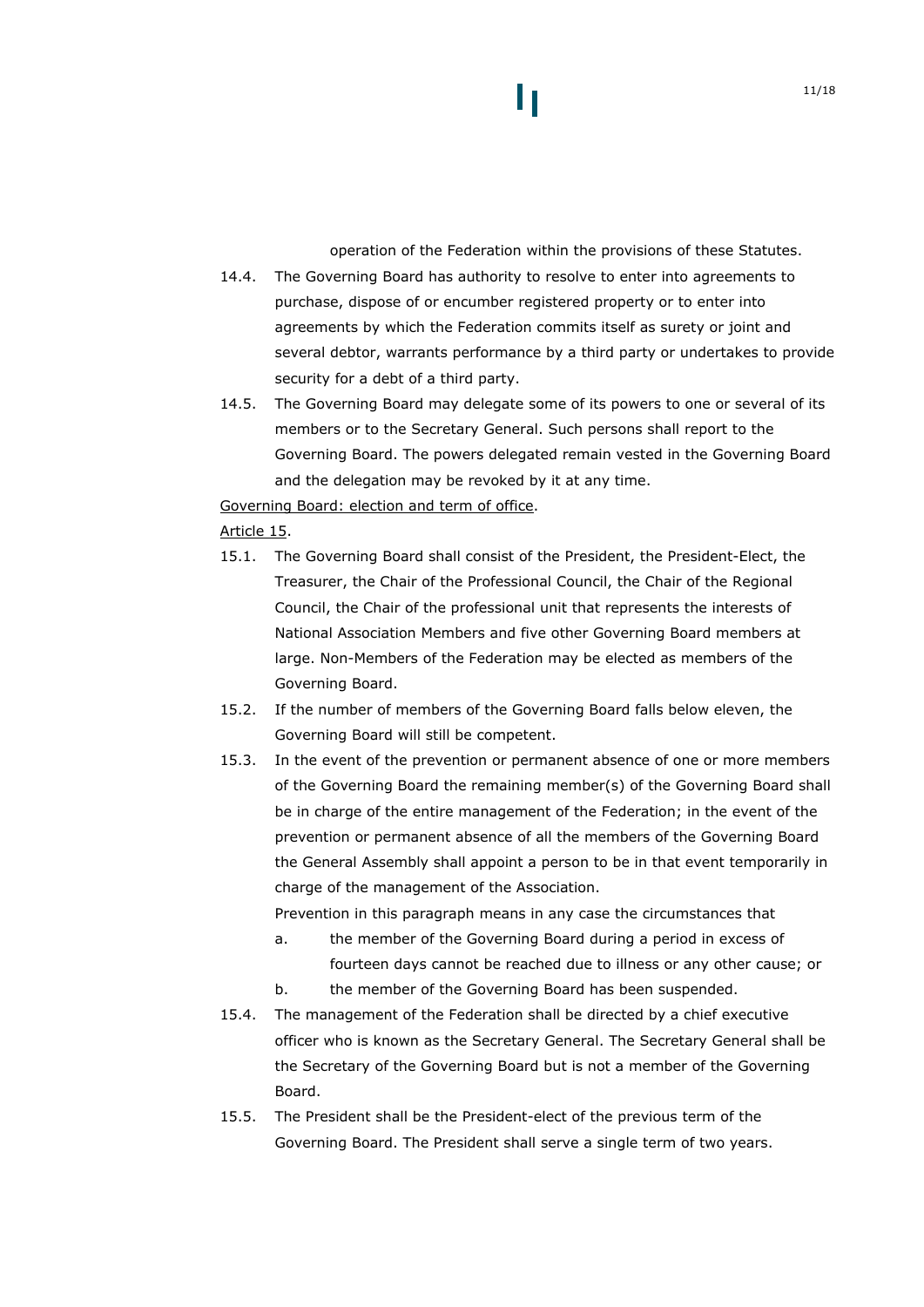- <span id="page-11-0"></span>15.6. The President-Elect, the Treasurer and the five other Governing Board members at large shall be elected by the Members by written ballot in accordance with the provisions in the Statutes and the Rules of Procedure. The candidate that receives the highest number of votes shall be elected a President-elect, Treasurer, or Board member at large respectively. In the event of a casual vacancy for the office of President-elect or Treasurer, the Governing Board shall decide the arrangements to cover temporarily the duties of the President-elect or the Treasurer respectively. A vacancy shall be declared by the Governing Board who shall make arrangements for the post of President-elect or Treasurer respectively to be filled in a transparent and fair process in accordance with the Statutes and Rules of Procedure and a written ballot shall be held for election by the Members.
- <span id="page-11-1"></span>15.7. Members may nominate candidates for the position of President-elect, Treasurer and the five other Governing Board members at large. Nominations from ten Members are required for candidates standing for the position of President-Elect and nominations from five Members for candidates standing for the position of Treasurer and the positions of the other five Governing Board members at large. Further rules concerning the nominating process may be laid down in the Rules of Procedure.
- 15.8. The President-elect shall succeed the President at the expiry of the President's term, or in the case of a casual vacancy for the office of President, in which case the provision of Article [15.6](#page-11-0) applies.
- 15.9. The Chair of the Professional Council, the Chair of the Regional Council, the Chair of the professional unit that represents the interests of National Association Members shall be elected in accordance with [Article](#page-14-0) 19, [Article](#page-14-1) 20 and [Article](#page-15-0) 21 and the Rules of Procedure. This election as Chair of the Professional Council, Chair of the Regional Council and Chair of the professional unit that represents the interests of National Association Members is also the election of these chairs as members of the Governing Board.
- 15.10. The term of the Governing Board shall be two years, commencing at the conclusion of the General Assembly that follows the election of the Presidentelect and the election of the other members of the Governing Board in accordance with Article [15.6](#page-11-0) and Article [15.7](#page-11-1) and ending at the conclusion of the General Assembly that follows the next elections.
- <span id="page-11-2"></span>15.11. The members of the Governing Board may stand for re-election, but may not serve on the Governing Board more than two consecutive terms in any capacity except as President or President-elect. For the purpose of this Article,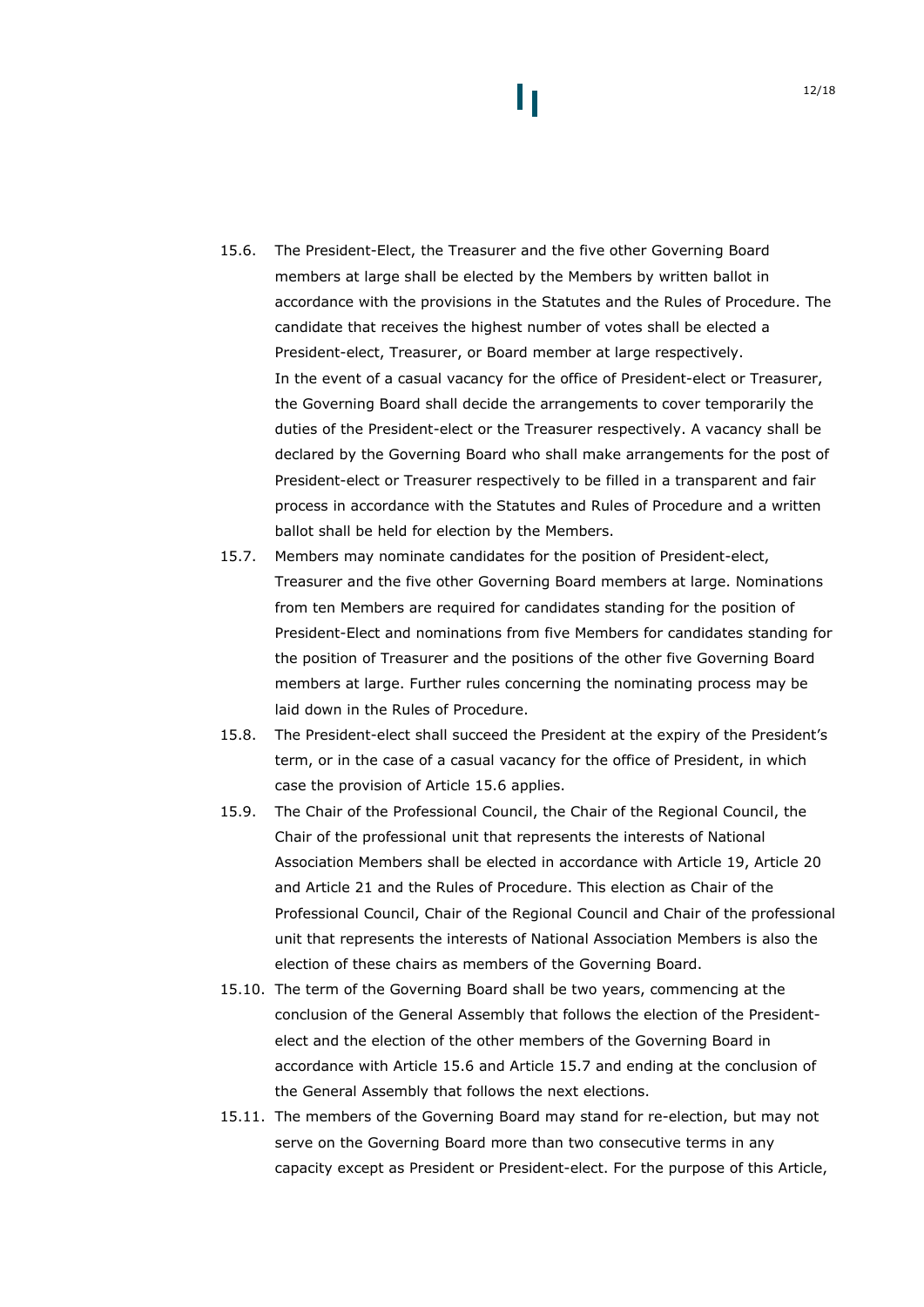# H

a term excludes a partial term in cases where members are elected or appointed after the commencement of the term.

- 15.12. Notwithstanding the provision of Article [15.11](#page-11-2), a Governing Board member may stand for election again provided their new term does not commence until at least one term after the conclusion of their previous term on the Governing Board.
- 15.13. The members of the Governing Board shall observe the code of ethics determined by the Governing Board and, in particular, declare any conflicts of interest.
- 15.14. The General Assembly may suspend or dismiss a member of the Governing Board if that member has acted contrary to the Statutes or purposes of the Federation.

Governing Board: decision-making.

### Article 16.

- <span id="page-12-0"></span>16.1. Resolutions of the Governing Board shall be carried by a simple majority of the votes cast. Each member of the Governing Board shall have one vote.
- 16.2. In the event of an equal number of votes for and against a motion in a meeting, the Chair of the meeting shall have the deciding vote, provided that the Chair does not have more votes than all the other Governing Board members attending the meeting or represented at the meeting.
- 16.3. A simple majority of the members of the Governing Board attending the meeting either:
	- (a) in person;
	- (b) by telephone or videoconference; or
	- (c) by proxy,

shall constitute a quorum.

- 16.4. Resolutions of the Governing Board may also be passed in writing at any time, provided:
	- (a) they are passed unanimously by all the members of the Governing Board; or
	- (b) all the members of the Governing Board have agreed (by electronic means or otherwise) with this form of decision-making, and the votes are cast in writing and the resolution will be taken in conformity with the provision of Article [16.1](#page-12-0).
- 16.5. A member of the Governing Board must not participate in the discussions and the decision-making if they have a direct or indirect personal interest which conflicts with that of the Federation as a legal entity and as an organization.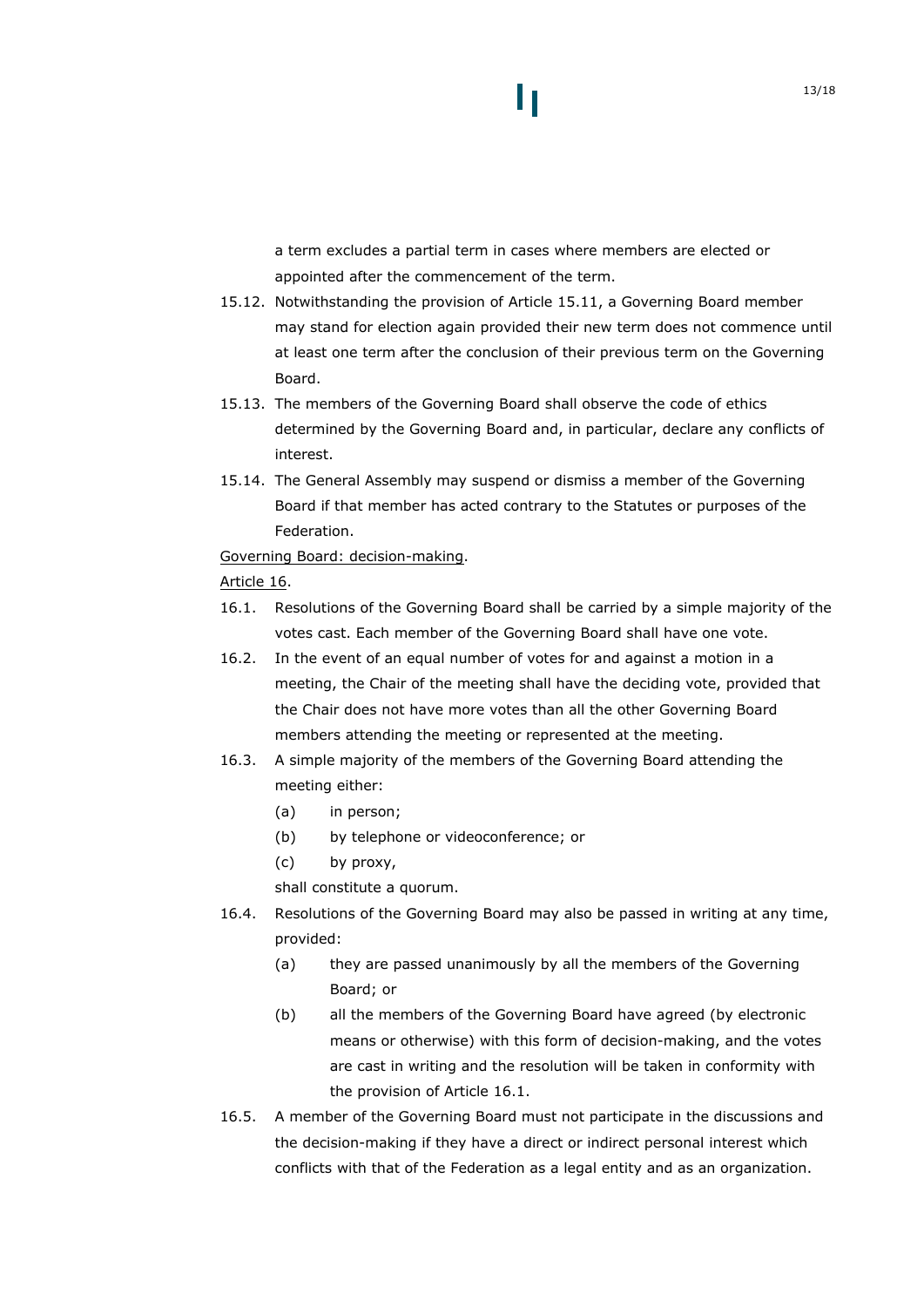If, as a consequence no resolution of the Governing Board can be adopted, the resolution will be decided on by the General Assembly.

16.6. The meetings of the Governing Board shall be conducted in accordance with the Rules of Procedure.

### Governing Board: representation.

### Article 17.

- <span id="page-13-0"></span>17.1. The Federation is represented by the Governing Board.
- <span id="page-13-1"></span>17.2. a. The President and the Treasurer, acting jointly, the President and the President-Elect, acting jointly, or the President-Elect and the Treasurer, acting jointly, are also authorized to represent the Association.
	- b. If any member of the Governing Board has an interest that conflicts with that of the Federation, the Federation can be represented by the members of the Governing Board, acting in conformity with Article [17.1](#page-13-0) and Article [17.2](#page-13-1) under a, or by another person, specially appointed by the General Assembly for that purpose.
- 17.3. The President and the Treasurer, acting jointly, the President and the President-Elect, acting jointly, or the President-Elect and the Treasurer, acting jointly, may authorize the Secretary General to initiate, pursue or conclude legal or other formal proceedings. Such authorization shall be in writing and shall be revoked in writing.

Governing Board: indemnification.

### Article 18.

- 18.1. The Federation shall indemnify every member of the Governing Board, individually and severally, and hold them harmless against every liability and all claims, judgments, penalties and damages that the Governing Board member may have to bear in relation to a forthcoming, pending or terminated law suit, investigation or other legal procedures of a civil, criminal or administrative nature ("Action") instituted by a party other than the Federation in relation to actions, including failure to take action, in their capacity as Governing Board members.
- 18.2. The Governing Board members shall not be held harmless against claims insofar as the claims relate to personal, monetary or other benefit to which the Governing Board members were not legally entitled or in cases in which a court determines liability of the Governing Board members on the basis of intent or wilful recklessness.
- 18.3. The Governing Board members shall not accept liability, personal or on behalf of the Federation, incur costs, nor enter into a settlement in relation to the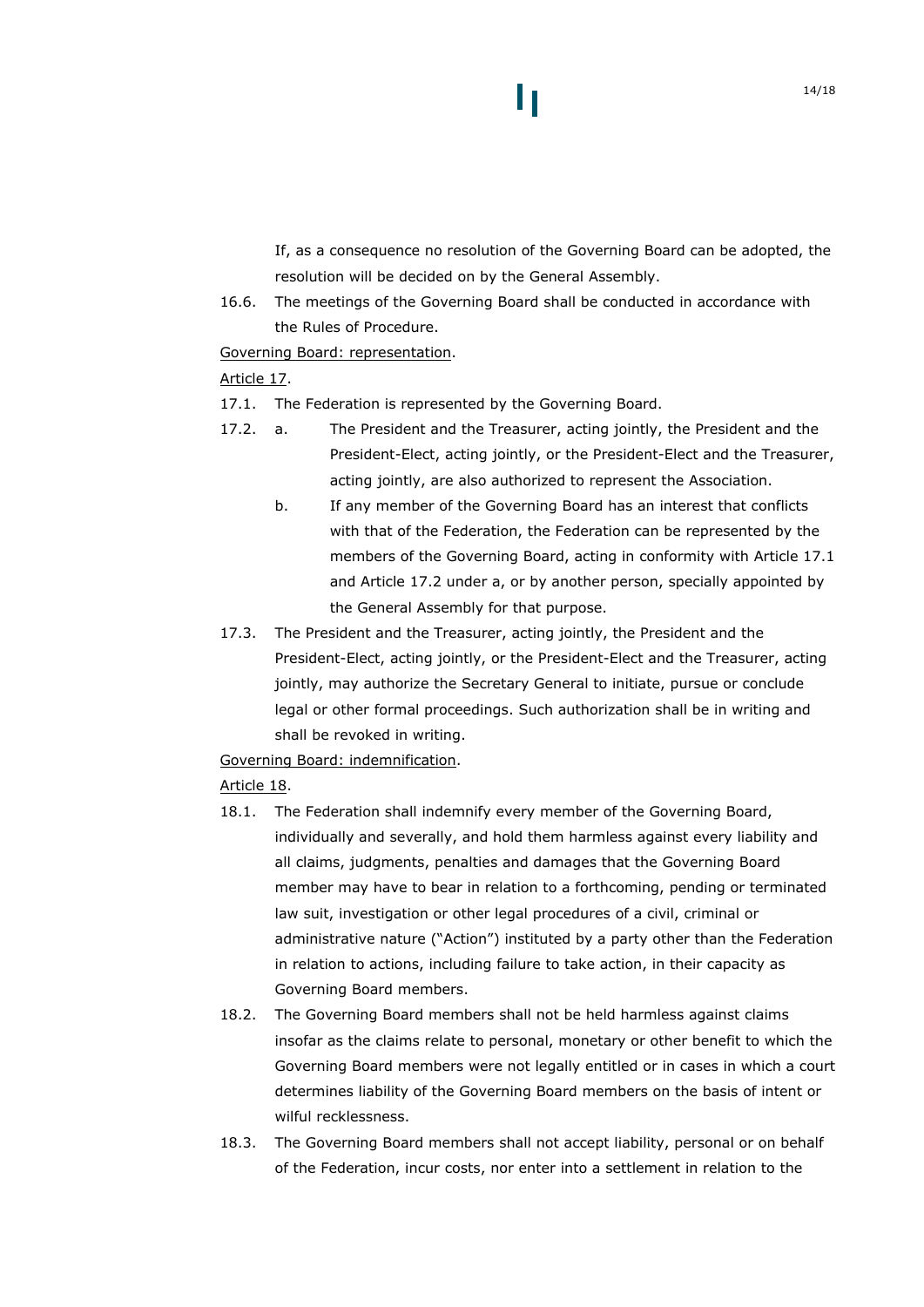Action without prior consent of the Governing Board.

18.4. The Governing Board will determine the manner of conducting a defence to a claim or action in consultation with the Governing Board member.

### Professional Council.

### <span id="page-14-0"></span>Article 19.

- 19.1. The Federation has a Professional Council. Acting in accordance with the Federation's core values, the Professional Council shall ensure the coordination of the work of the units within the Federation responsible for professional activities, policies and programmes. It shall report to and advise the Governing Board on issues relating to the Professional Council's remit and activities.
- 19.2. The Chair of the Professional Council shall be elected by the Chairs and Secretaries of all Professional Sections by written ballot in accordance with the provisions of the Statutes and the Rules of Procedure. Those eligible for nomination are the outgoing Chairs and Secretaries of all the Professional Divisions.
- 19.3. In the event of a casual vacancy for Chair of the Professional Council, a vacancy shall be declared by the Governing Board who shall make arrangements for the post to be filled in a transparent and fair process in accordance with the Statutes and Rules of Procedure, and a written ballot shall be held for election by the Chairs and Secretaries of all the Professional Sections.
- 19.4. Further rules concerning the Professional Council may be laid down in the Rules of Procedure.

Regional Council.

<span id="page-14-1"></span>Article 20.

- 20.1. The Federation has a Regional Council. Acting in accordance with the Federation's core values, the Regional Council shall ensure coordination of the work of the units responsible, at the regional level, for strengthening advocacy and supporting the visibility, coherence and effectiveness of the Federation's work. It shall report to and advise the Governing Board on issues relating to the Regional Council's remit and activities.
- 20.2. The Chair of the Regional Council shall be elected by the members of the Regional Divisions by written ballot in accordance with the provisions in the Statutes and the Rules of Procedure. Those eligible for nomination are the outgoing Chairs and Secretaries of the Regional Divisions.
- 20.3. In the event of a casual vacancy for the Chair of the Regional Council a vacancy shall be declared by the Governing Board who shall make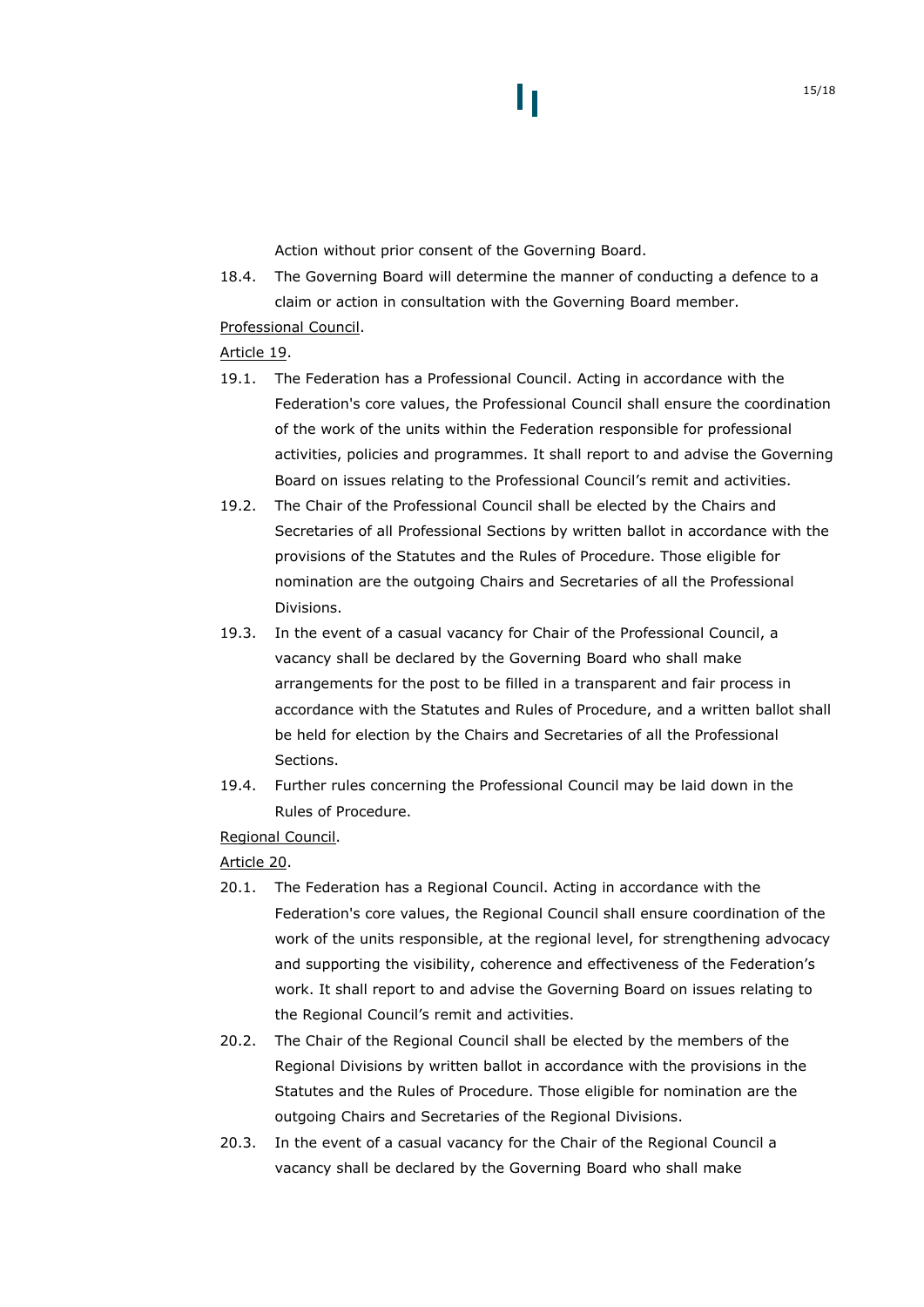# arrangements for the post to be filled in a transparent and fair process in accordance with the Statutes and Rules of Procedure, and a written ballot shall be held for election by the members of the Regional Divisions.

20.4 Further rules concerning the Regional Council may be laid down in the Rules of Procedure.

Professional and other units.

### <span id="page-15-0"></span>Article 21.

- 21.1. The Governing Board shall establish, determine the terms of reference and reporting of, and dissolve, professional and other units such as Divisions and Sections of the Federation, and such other groups, committees, offices or other bodies as it decides are necessary for the execution of its duties and the fulfilment of the purposes of the Federation.
- 21.2. The Federation has a professional unit that represents the interests of National Association Members. The Chair of this unit will be elected by the members of its Standing Committee by written ballot in accordance with the provisions in the Statutes and the Rules of Procedure. Those eligible for nomination are the members of the Standing Committee.
- 21.3. In the event of a casual vacancy for the Chair of the professional unit that represents the interests of National Association Members a vacancy shall be declared by the Governing Board who shall make arrangements for the post to be filled in a transparent and fair process in accordance with the Statutes and Rules of Procedure, and a written ballot shall be held for election by members of the professional unit's Standing Committee.
- 21.4. Further rules concerning the professional units may be laid down in the Rules of Procedure.

Amendment of statutes.

### Article 22.

- <span id="page-15-1"></span>22.1. No amendment of these Statutes may be made other than by a resolution of the General Assembly, convened by a notice stating the intention to amend the Statutes. The notice for convening shall state the intention to amend the Statutes and include the text of the proposals.
- 22.2. The Governing Board may formulate proposals to amend these Statutes, either on its own initiative or in response to a request from Members. If a request to amend these Statutes is submitted to the Governing Board through the Secretary General and is signed by at least as many Members as shall be required to cast one-tenth part of the votes of the full membership, the Governing Board shall act upon the request.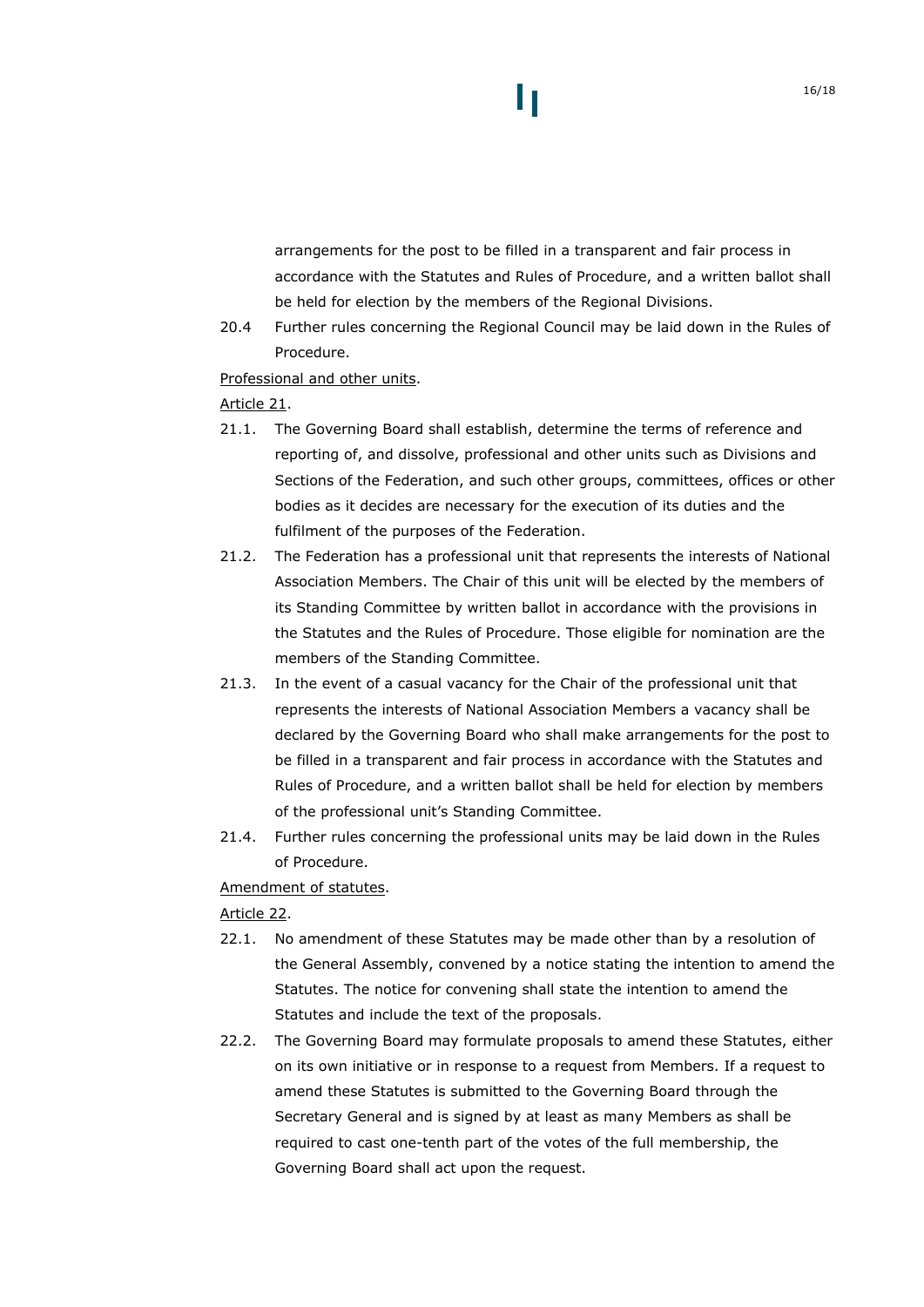- <span id="page-16-0"></span>22.3. The proposal for amendment of the Statutes shall be considered to be carried if at least a two-thirds majority of the votes cast are in favour of their adoption. If a quorum is not present, the provisions of Article [11.2](#page-7-0) shall apply.
- 22.4. Amendments to these Statutes only enter into force after they have been recorded in a notarial deed. Any member of the Governing Board is authorized to appear before the notary to record the amendments to the Statutes.

Dissolution and settlement.

### Article 23.

- 23.1. The Federation may be dissolved by a resolution of the General Assembly. The provisions of Article [22.1,](#page-15-1) first sentence and Article [22.3](#page-16-0) shall apply as appropriate to such a resolution.
- 23.2. In the event of dissolution, the proposals for dissolution shall provide that the liquidation surplus shall be applied for the benefit of the common good of library and information associations and service in accordance with the purposes of the Federation and the provisions of Article [7.2.](#page-4-0)
- 23.3. The settlement shall be carried out by the Governing Board.
- 23.4. After dissolution, the Federation shall continue to exist in so far as this is necessary until settlement of its assets. During the settlement, the provisions of the Statutes remain in force as far as possible. In documents and announcements issued by the Federation, the words "in liquidation" must be added to its name.
- 23.5. The settlement shall end on the date on which there are no assets known to the executor of the settlement.
- 23.6. The accounts and documents of the dissolved Federation will be kept for seven years after the dissolution. The custodian shall be appointed by the executors. Rules of procedure.

# Article 24.

- 24.1. The Governing Board shall approve Rules of Procedure to provide for the detailed operation of the Federation within the provisions of these Statutes.
- 24.2. The Rules of Procedure may not contradict these Statutes.

### Written means of communication.

### Article 25.

In these Statutes, "written" or "in writing" means: by letter, by telecopy, by e-mail or by message which is transmitted via any other current means of communication and which can be received electronically or in the written form, provided that the identity of the sender can be sufficiently established.

Transitional provision.